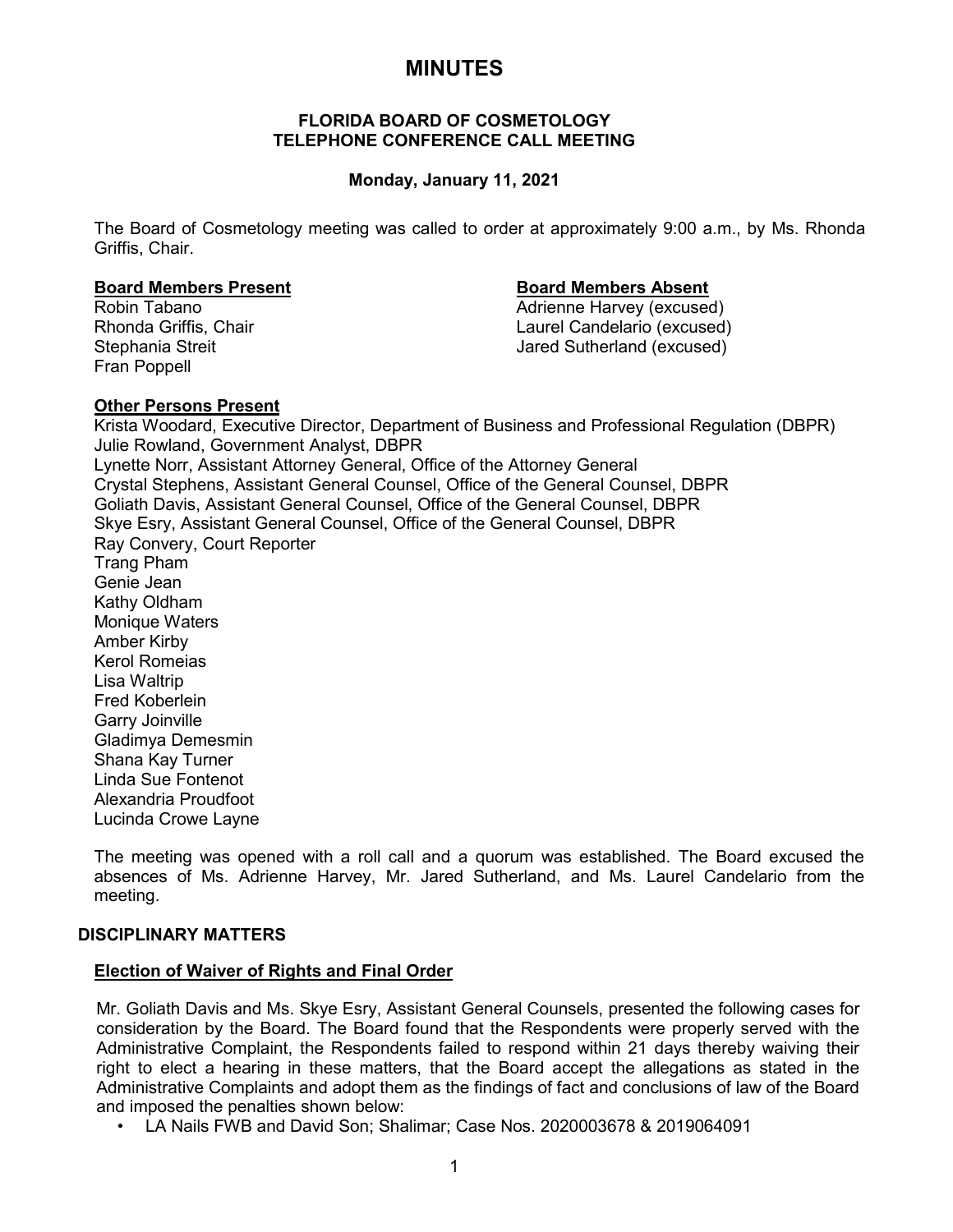\$500 fine and \$208.13 costs to be paid within six months

- Cong Pham; Riviera Beach; Case No. 2020014347 \$146.49 costs only; reprimand of license FV9608193
- Kerol Romeias; Orlando; Case No. 2020004431 \$1,000 fine and \$134.17 costs to be paid within six months
- Kendra McNish; Gainesville; Case No. 2020016665 \$1,000 fine and \$236.84 costs to be paid within six months Reprimand of license HB14486
- Lisa Hill Waltrip; Lake City; Case No. 2020021828 \$500 fine and \$280.77 costs to be paid within six months
- Oanh Nguyen; Tampa; Case No. 2020015660 \$75.17 costs only; revocation of license FV9614868
- Phi Nguyen; Tampa; Case No. 2020015671 \$95.59 costs only; revocation of license FV9613740
- Stay Sharp Lux; Boynton Beach; Case No. 2020041301 \$550 fine and \$117.12 costs to be paid within six months

# **Motion for Waiver of Rights and Final Order**

Mr. Davis and Ms. Esry presented the following cases for consideration by the Board. The Board found that the Respondents were properly served with the Administrative Complaint, and have elected to waive their rights to a hearing in these matters. The Board moved to accept the allegations as stated in the Administrative Complaint and adopt them as the findings of fact and conclusions of law of the Board and imposed the penalties shown below:

- (KKK) Krispy Klean Kutz; Lauderdale Lakes; Case No. 2019012064 \$250 fine and \$82.19 costs to be paid within six months
- Lien Thi Kim Pham; Lake Worth; Case No. 2020016649 Reprimand of license FS907776
- Sinh Nguyen; Riverview; Case No. 2020015662 \$84.39 costs only; revocation of license FV9614397
- Georgia Tolbert; West Palm Beach; Case No. 2020005103 \$1,000 fine and \$162.83 costs to be paid within six months
- Dominic Cleveland; Altamonte Springs; Case No. 2020029173 \$1,000 fine and \$284.85 costs to be paid within six months
- Bao Nguyen; Port Charlotte; Case No. 2020015667 \$182.16 costs only; revocation of license FV9614039
- My Nguyen; Tampa; Case No. 2020015658 \$252.96 costs only; revocation of license FS911744
- Nguyen Le; Miami; Case No. 2020016198 \$150.44 costs only; revocation of license FV9617207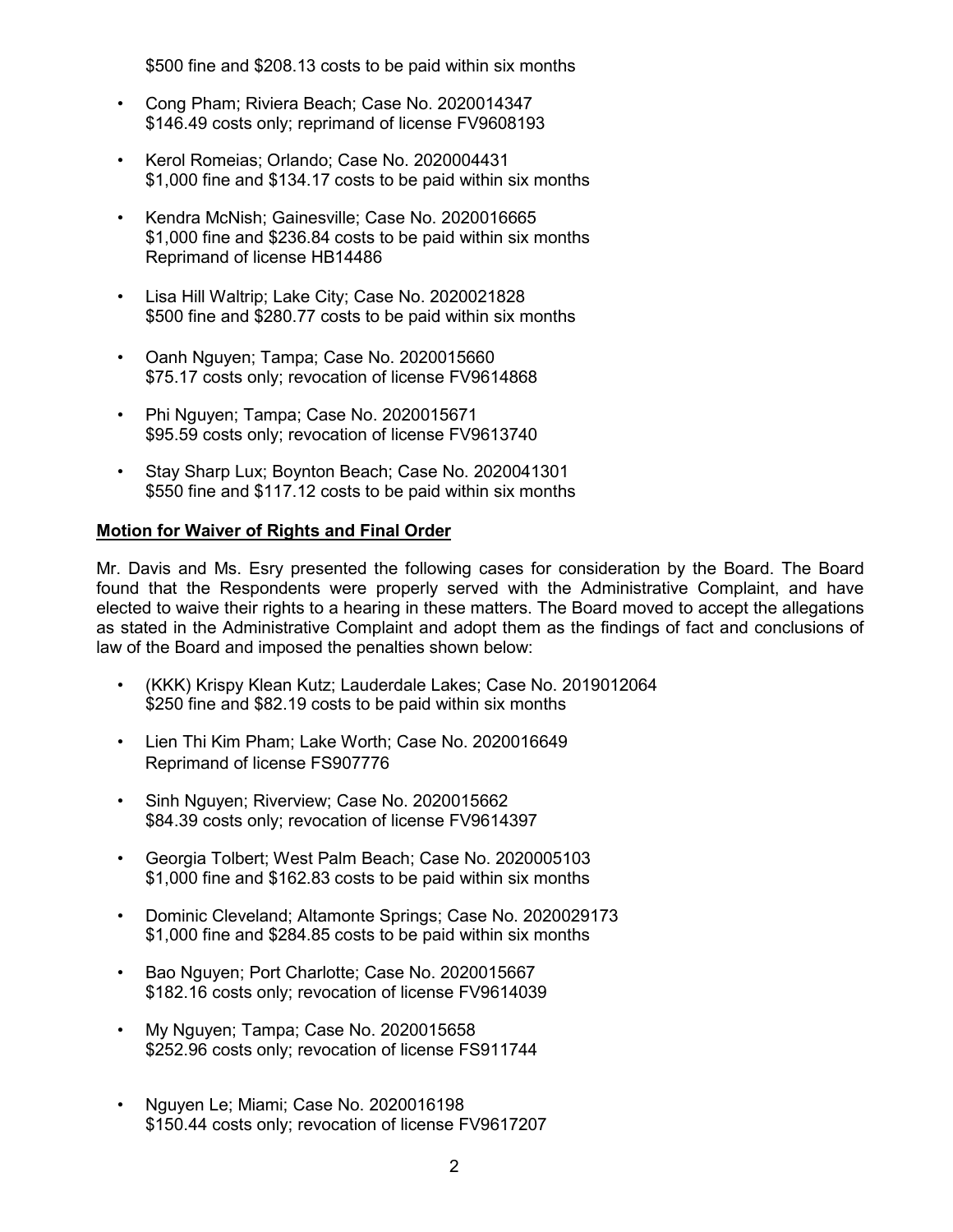- Slay Queen Beauty Bar; Ft. Lauderdale; Case No. 2020017551 \$500 fine and \$135.85 costs to be paid within six months
- Thi Nguyen; Tampa; Case No. 2020015868 \$140.41 costs only; revocation of license FS913262
- Truc Nguyen; Tampa; Case No. 2020016157 \$68.71 costs only; revocation of license FS911732
- Thi Nguyen; Riverview; Case No. 2020015860 \$75.63 costs only; revocation of license FS913270
- Duc Nguyen; Tampa; Case No. 2020015871 \$109.34 costs only; revocation of license FV9617591
- Lien Tran; Gibsonton; Case No. 2020016194 \$70.21 costs only; revocation of license FB9771422
- Thi Tran; Miami; Case No. 2020016199 \$55.66 costs only; revocation of license FS912776
- Thien Nguyen; Port Orange; Case No. 2020015519 \$75.39 costs only; revocation of license FV9618144
- Quoc Nguyen; Tampa; Case No. 2020015492 \$79.19 costs only; revocation of license FV9617861
- Prime Time Hair & Nails; Delray Beach; Case No. 2020037018 \$800 fine and \$28.16 costs to be paid within six months Suspension of license CE9977033 until all prior fines and costs are paid in full
- Xuan Hong Le; Stuart; Case No. 2020036258 \$850 fine and \$179.16 costs to be paid within six months Suspension of license FS903899 for six months
- Hien Nguyen; Tampa; Case No. 2020015442 \$25.30 costs only; revocation of license FV9618152
- Minh Nguyen; Tampa; Case No. 2020015527 \$92.52 costs only; revocation of license FV9617964
- Hoa Nguyen; Tampa; Case No. 2020015564 \$71.44 costs only; revocation of license FV9618151
- Just4Body; Miami Lakes; Case No. 2020003498 \$1,050 fine and \$66.59 costs to be paid within six months
- Tam Le; Tampa; Case No. 2020015462 \$39.48 costs only; revocation of license FV9617833
- Derya Capollo; Ft. Lauderdale; Case No. 2020010926 \$500 fine and \$82.56 costs to be paid within six months Suspension of license FS888640 for six months
- Lucy Barbosa; Hollywood; Case No. 2019063810 \$154.80 costs only; revocation of license FS902203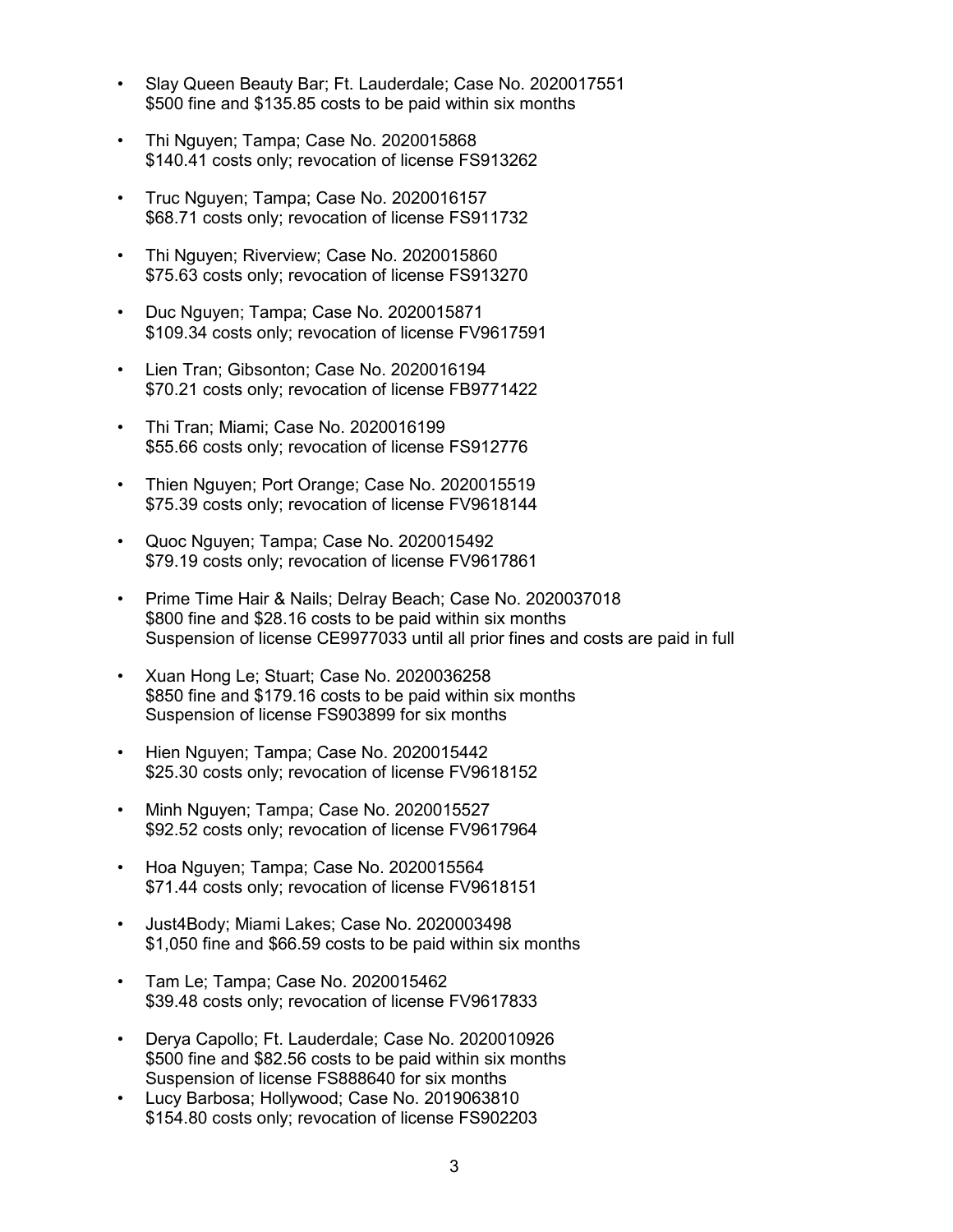- Exclusive Beauty Spa; Miami; Case No. 2020005468 \$1,000 fine and \$43.56 costs to be paid within six months
- Minh Le; St. Petersburg Beach; Case No. 2020016203 \$127.02 costs only; revocation of license FV9617227
- Long Tran; Gibsonton; Case No. 2020015856 \$114.61 costs only; revocation of license FV9617851
- Trang Doan; Tampa; Case No. 2020016166 \$83.26 costs only; revocation of license FV9616642
- Hang Do; St. Peter, Minnesota; Case No. 2020016208 \$127.02 costs only; revocation of license FV9617293
- Sang Tran; Fruitland Park; Case No. 2020016165 \$116.40 costs only; revocation of license FV9616593
- Toan Nguyen; Wesley Chapel; Case No. 2020015673 \$35.13 costs only; revocation of license FV9613695
- Tu Nguyen; Tampa; Case No. 2020016210 \$71.92 costs only; revocation of license FV911744

# **Settlement Stipulation**

Mr. Davis presented the following cases for consideration by the Board. The Board found that the Respondents were properly served with the Administrative Complaint, the Respondents failed to respond within 21 days thereby waiving their right to elect a hearing in this matter, that the Board accept the allegations as stated in the Administrative Complaint and adopt them as the findings of fact and conclusions of law of the Board and imposed the penalties shown below:

- Plush Nails & Day Spa; Oldsmar; Case No. 2020034191 \$500 fine and \$82.36 costs to be paid within six months
- Anna Beckett; Delray Beach; Case No. 2020037966 \$500 fine and \$89.18 costs to be paid within six months
- Polished Nail Spa; Palm Beach Gardens; Case No. 2020029818 \$1,050 fine and \$154.62 costs to be paid within six months
- Vision Hair Beauty Salon; Miami; Case No. 2020034534 \$150 fine and \$55.13 costs to be paid within six months
- Metro Nails and Spa; Stuart; Case No. 2020035845 \$250 fine and \$142.50 costs to be paid within six months
- Star Nails; N. Lauderdale; Case No. 2020039138 \$500 fine and \$50.50 costs to be paid within six months
- Dwayne Henderson; Vero Beach; Case No. 202006222 \$800 fine and \$162.83 costs to be paid within six months **Motion for Informal**

Ms. Esry presented the following case for consideration by the Board. The Board found that the Respondent was properly served with the Administrative Complaint, and have elected to waive their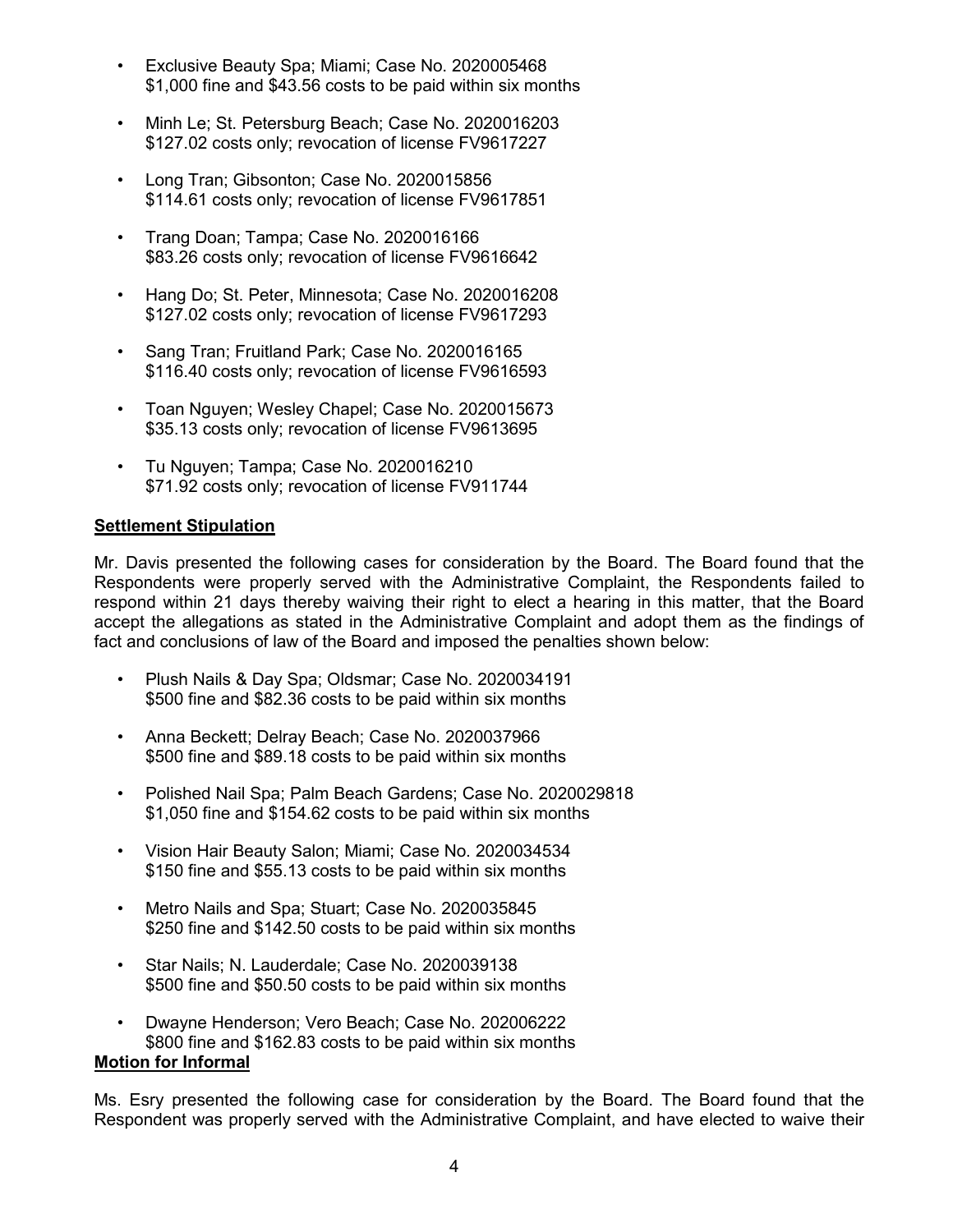rights to a hearing in this matter. The Board moved to accept the allegations as stated in the Administrative Complaint and adopt them as the findings of fact and conclusions of law of the Board and imposed the penalties shown below:

• Genie Jean; Miami; Case No. 2019044679 \$500 fine and \$284.33 costs to be paid within six months

# **Department Attorney Report**

Ms. Esry informed the Board that as of December 3, 2020, there were 150 open cosmetology cases in the legal section.

# **APPLICATIONS**

# **Continuing Education Courses**

# **Initial Review**

Jumozy – Paraffin Treatments: Face & Décolleté 3 Hour Internet

Ms. Kathy Oldham was present for the meeting. After review, the Board moved to approve the course.

Jumozy – Paraffin Treatments: Hands, Feet and Back 3 Hour Internet

Ms. Oldham was present for the meeting. After review, the Board moved to approve the course with the following contingency: add sentence that in Florida a cosmetologist can perform this service on the hands and feet, and a facial specialist can perform this service on the back. The correction must be submitted to the Executive Director within 30 days of the date of the order for approval.

Jumozy – Anti-Aging Treatments for Combination Skin 2 Hour Internet

Ms. Oldham was present for the meeting. After review, the Board moved to approve the course with the following contingency: strike references to "serrated edge". The correction must be submitted to the Executive Director within 30 days of the date of the order for approval.

Jumozy – Anti-Aging Treatments for Dry Skin 2 Hour Internet Ms. Oldham was present for the meeting. After review, the Board moved to approve the course.

Jumozy – Anti-Aging Treatments for Oily Skin 2 Hour Internet Ms. Oldham was present for the meeting. After review, the Board moved to approve the course.

Jumozy – Dry Room Treatments: Body Scrubs Part 1 3 Hour Internet

Ms. Oldham was present for the meeting. After review, the Board moved to deny the course based on the course content being outside the scope of practice of Florida Board of Cosmetology licensees.

Jumozy – Dry Room Treatments: Body Scrubs Part 2 3 Hour Internet

Ms. Oldham was present for the meeting. After review, the Board moved to deny the course based on the course content being outside the scope of practice of Florida Board of Cosmetology licensees.

Jumozy – European Facials Part 1 3 Hour Internet Ms. Oldham was present for the meeting. After review, the Board moved to approve the course.

Jumozy – European Facials Part 2 3 Hour Internet Ms. Oldham was present for the meeting. After review, the Board moved to approve the course.

Jumozy – European Facials Part 3 3 Hour Internet Ms. Oldham was present for the meeting. After review, the Board moved to approve the course.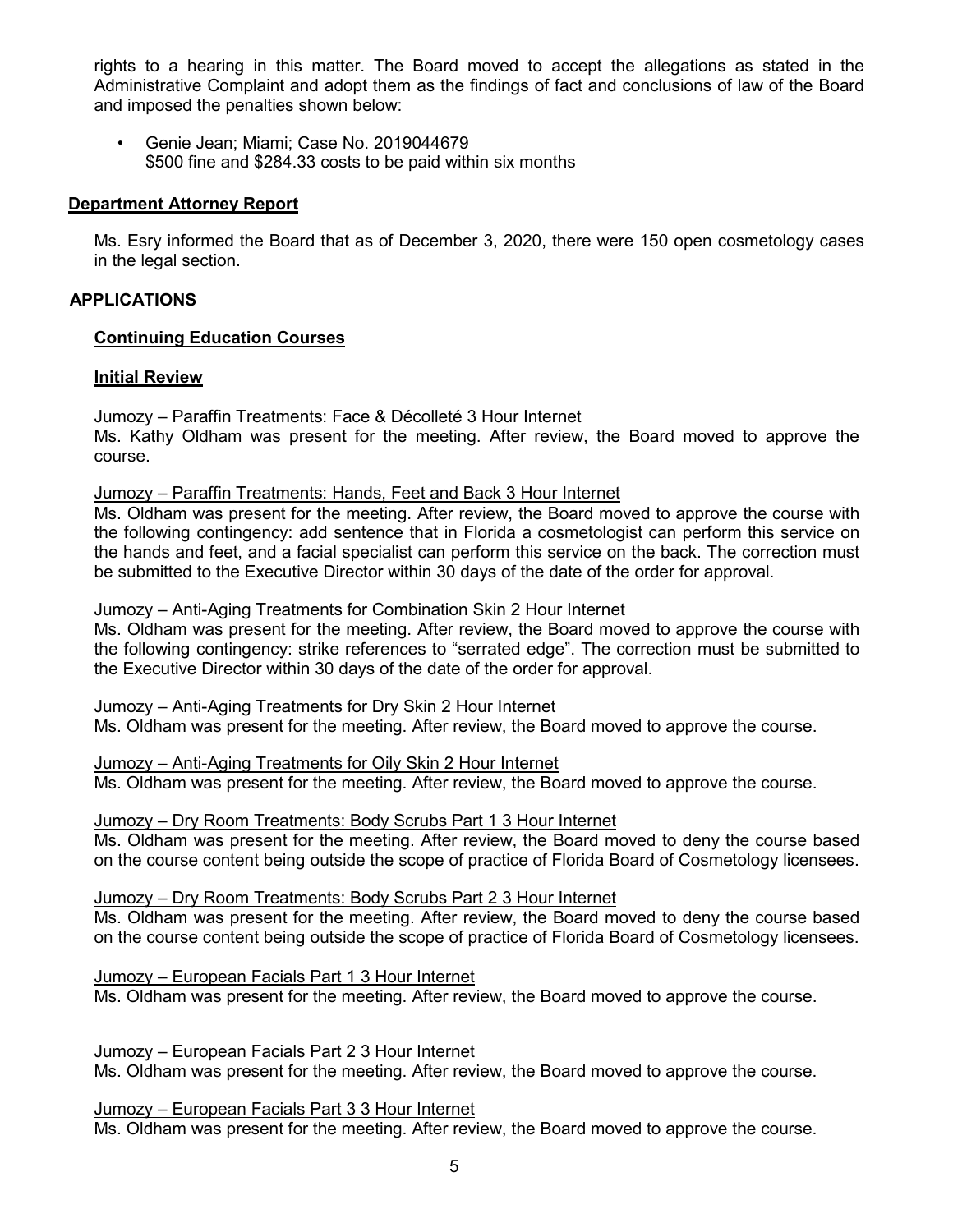# Jumozy – Men's Facial Techniques 4 Hour Internet

Ms. Oldham was present for the meeting. After review, the Board moved to approve the course.

# Jumozy – Facial Equipment Techniques 5 Hour Internet

Ms. Oldham was present for the meeting. After review, the Board moved to approve the course.

# Jumozy – Facial Techniques for Treating Acne 3 Hour Internet

Ms. Oldham was present for the meeting. After review, the Board moved to approve the course.

# Jumozy – Advanced Chemical Peels: Beta Hydroxy Peels 2 Hour Internet

Ms. Oldham was present for the meeting. After review, the Board moved to approve the course.

#### Jumozy – Advanced Chemical Peels: Alpha Hydroxy Peels 2 Hour Internet Ms. Oldham was present for the meeting. After review, the Board moved to approve the course.

# Jumozy – Advanced Chemical Peels: Medical Grade Peels 2 Hour Internet

Ms. Oldham was present for the meeting. After review, the Board moved to deny the course based on the course content being outside the scope of practice of Florida Board of Cosmetology licensees.

# Jumozy – Advanced Chemical Peels: Microdermabrasion Peels 2 Hour Internet Ms. Oldham was present for the meeting. After review, the Board moved to approve the course.

# Jumozy – Microdermabrasion: Crystal-Free Techniques 5 Hour Internet

Ms. Oldham was present for the meeting. After review, Ms. Oldham requested that the course application be tabled to the April meeting.

# A Beauty School of Tampa – CE Course 10 Hour Internet

After review, the Board moved to deny the course based on incorrect information, incorrect references, outdated references, and grammatical errors.

# A Beauty School of Tampa – CE Course 10 Hour Classroom

After review, the Board moved to deny the course based on incorrect information, incorrect references, outdated references, and grammatical errors.

# Wax Unique – Dermaplane Pro Training 5.5 Hour Classroom

Ms. Monique Waters was present for the meeting. After review, the Board moved to approve the course with the following contingencies: strike references to "barbacide" and replace with "EPA disinfectant", strike references to "needle sticks", and remove all branding references from the course. The corrections must be submitted to the Executive Director within 30 days of the date of the order for approval.

# Wax Unique – HIV/AIDS 1 Hour Internet

Ms. Waters was present for the meeting. After review, the Board moved to approve the course with the following contingency: strike references to "needle sticks". The correction must be submitted to the Executive Director within 30 days of the date of the order for approval.

# Wax Unique – OSHA .5 Hour Internet

Ms. Waters was present for the meeting. After review, the Board moved to approve the course with the following contingency: strike references to "MSDS" and replace with "SDS". The correction must be submitted to the Executive Director within 30 days of the date of the order for approval.

# Wax Unique – Sterilization and Sanitation 3 Hour Internet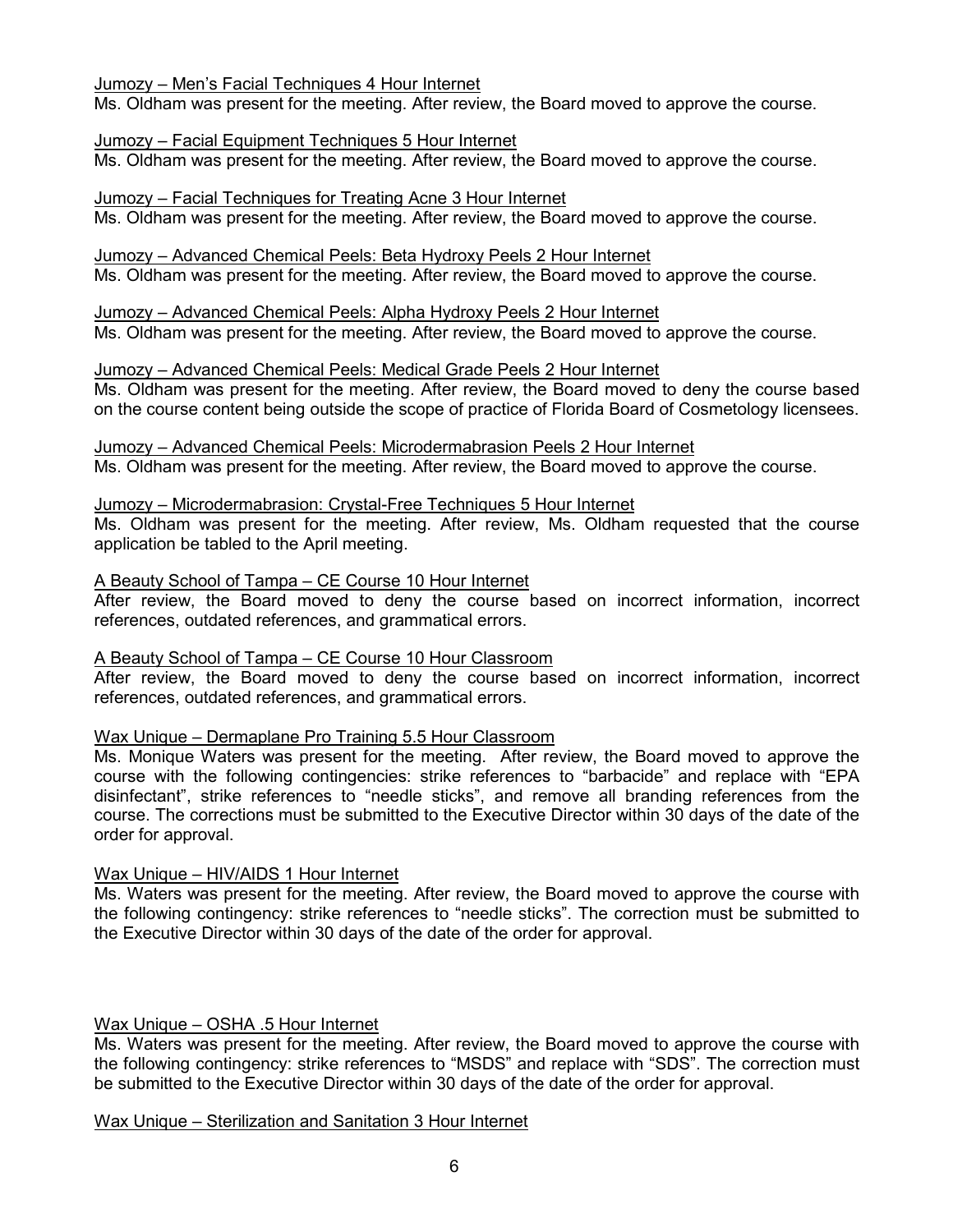Ms. Waters was present for the meeting. After review, the Board moved to approve the course with the following contingencies: strike references to "medical waste and contaminated sharps" from the course materials, strike references to "barbacide" and replace with "EPA disinfectant". The corrections must be submitted to the Executive Director within 30 days of the date of the order for approval.

# Hollywood Beauty Academy – Continuing Education Course 16 Hour Internet

After review, the Board moved to deny the course based on incorrect references to hair braiders, hair wrappers, and body wrappers, incorrect references to continuing education hours, Incorrect references on MMA in Florida, and incorrect references to safety data sheets.

# Ross Beauty Academy – Cosmetology CE Course 10 Hour Internet

Ms. Amber Kirby was present for the meeting. After review, the Board moved to approve the course with the following contingencies: strike references to hair braiders, hair wrappers, and body wrappers, update hours of continuing education from 16 hours to 10 hours. The corrections must be submitted to the Executive Director within 30 days of the date of the order for approval.

#1 Premiere CE Advanced Associates – HIV/AIDS Renewal 2 Hour Internet After review, the Board moved to approve the course.

Futura Career Institute – Florida Continuing Education Course 10 Hour Classroom After review, the Board moved to approve the course.

Martell Beauty – Eyelash Course 8 Hour Classroom After review, the Board moved to approve the course.

# **RECESS**

There being no further business, the meeting was recessed at approximately 1:35 p.m.

# **Tuesday, January 12, 2021**

The Board of Cosmetology meeting was called to order at approximately 9:00 a.m., by Ms. Rhonda Griffis, Chair.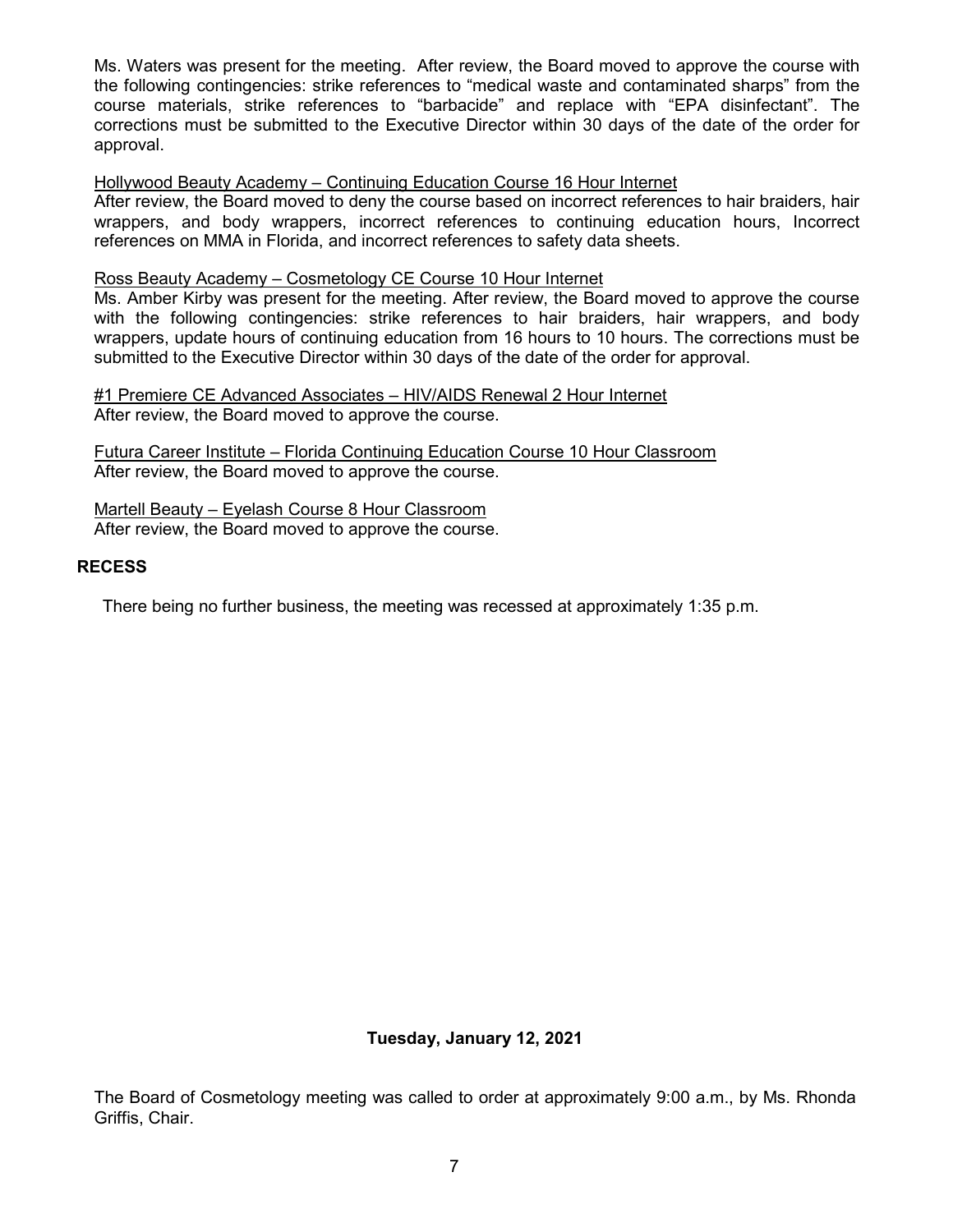# **Board Members Present Board Members Absent**

Laurel Candelario (excused) Robin Tabano **Adrienne Harvey (excused) Robin Tabano** Stephania Streit **Jared Sutherland (excused)** 

# **Other Persons Present**

Fran Poppell

Krisa Woodard, Executive Director, Department of Business and Professional Regulation (DBPR) Julie Rowland, Government Analyst, DBPR Lynette Norr, Assistant Attorney General, Office of the Attorney General Crystal Stephens, Assistant General Counsel, Office of the General Counsel, DBPR Goliath Davis, Assistant General Counsel, Office of the General Counsel, DBPR Skye Esry, Assistant General Counsel, Office of the General Counsel, DBPR Ray Convery, Court Reporter Zuleidy Diaz Yni Fernandez Rosali Fernandez Puche Delaquese Jernigan, Gadsden Correctional Facility Johnalyn Head, Gadsden Correctional Facility Juliana Spence Chenoa Townsend Misty Maynard Nancie Laventure Lisa Luft Janice Jordan Rachael Jones Michelle Beckner Ellaina Baker Christopher Ashton Linda Fontenot Petra Roebling Shana Kay Turner

The meeting was opened with a roll call and recessed until 11:00 a.m. in order to establish a quorum. The Board excused the absences of Ms. Adrienne Harvey, Mr. Jared Sutherland, and Ms. Laurel Candelario from the meeting.

# **APPROVAL OF MINUTES**

The Board approved the minutes of the following Board meetings:

- May 18, 2020
- July 20-21, 2020
- September 21, 2020
- October 12-13, 2020
- November 15, 2020

# **APPLICATIONS**

# **Licensure Applications**

# **Initial Review**

Zuleidy Diaz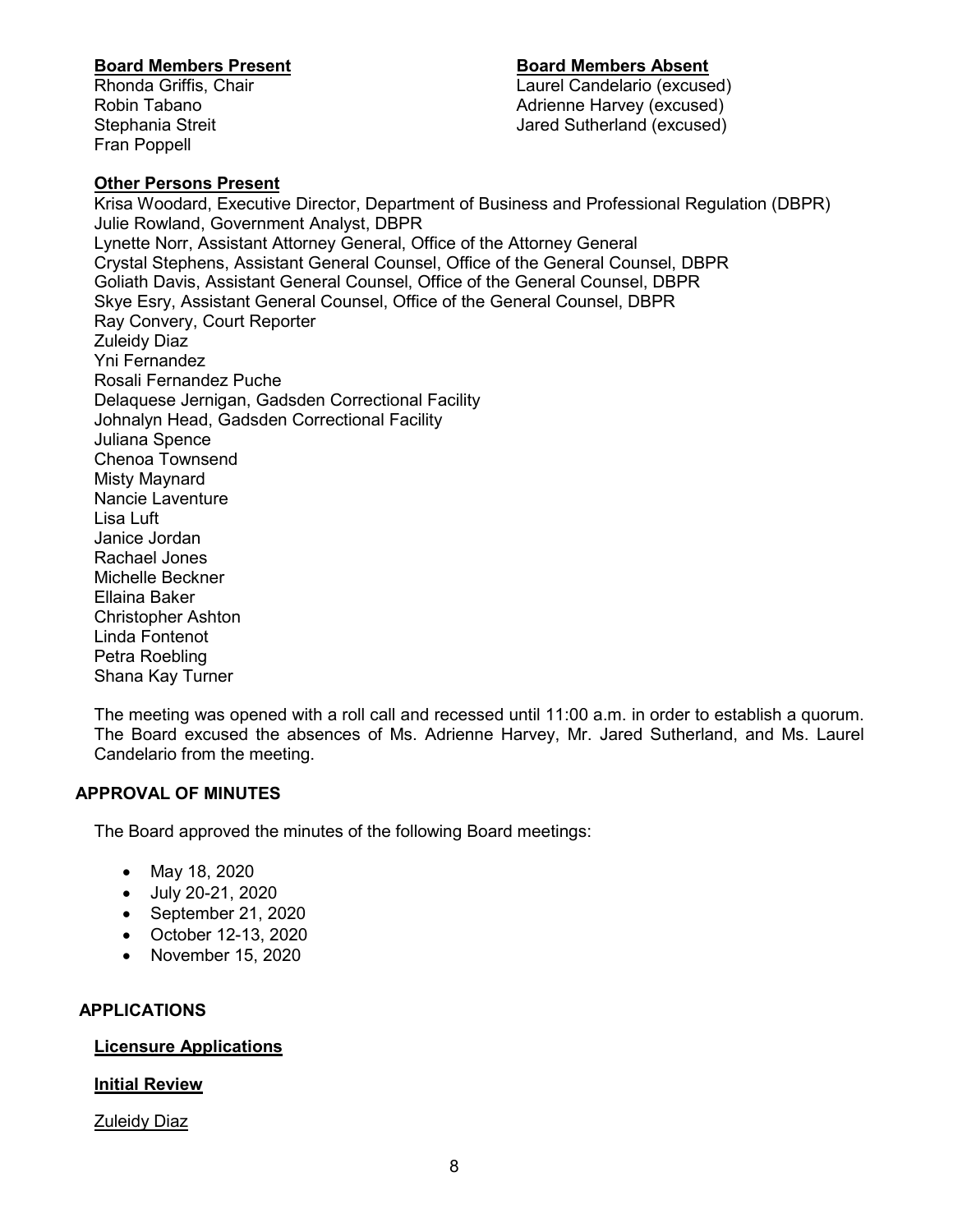Ms. Diaz and Ms. Yni Fernandez were present for the meeting. After review, the Board moved to approve the application with the following contingencies: update application to indicate previous denial within 30 days.

#### Cherrelle Davis

Ms. Davis was not present for the meeting. After review, the Board moved to approve the application. The Board also imposed probation on the license to run concurrent with her criminal probation.

## Rosali Fernandez Puche

Ms. Puche was present for the meeting. After review, the Board moved to approve the application with the following contingencies: update application to indicate previous denial, and all prior costs must be paid to the Department within 30 days.

## Anita Choquette

Ms. Choquette was not present. Ms. Delaquese Jernigan and Ms. Johnlyn Head were present for the meeting. After review, the Board moved to approve the application.

## Juliana Spence

Ms. Spence, Ms. Jernigan, and Ms. Head were present for the meeting. After review, the Board moved to approve the application. The Board also imposed probation on the license to run concurrent with her criminal probation.

## Ellaina Baker

Ms. Baker, Ms. Jernigan, and Ms. Head were present for the meeting. After review, the Board moved to approve the application. The Board also imposed probation on the license to run concurrent with her criminal probation.

## Chenoa Townsend

Ms. Townsend, Ms. Jernigan, and Ms. Head were present for the meeting. After review, the Board moved to approve the application.

#### Joan Williams

Ms. Williams was not present. Ms. Jernigan and Ms. Head were present for the meeting. After review, the Board moved to approve the application. The Board also imposed probation on the license to run concurrent with her criminal probation.

#### Pennie Proctor

Ms. Proctor was not present. Ms. Jernigan and Ms. Head were present for the meeting. After review, the Board moved to approve the application. The Board also imposed probation on the license to run concurrent with her criminal probation.

#### Patrice Powell

Ms. Powell was not present. Ms. Jernigan and Ms. Head were present for the meeting. After review, the Board moved to approve the application. The Board also imposed probation on the license to run concurrent with her criminal probation.

# Misty Maynard

Ms. Maynard, Ms. Jernigan, and Ms. Head were present for the meeting. After review, the Board moved to approve the application. The Board also imposed probation on the license to run concurrent with her criminal probation.

# Karen Lee-Mahon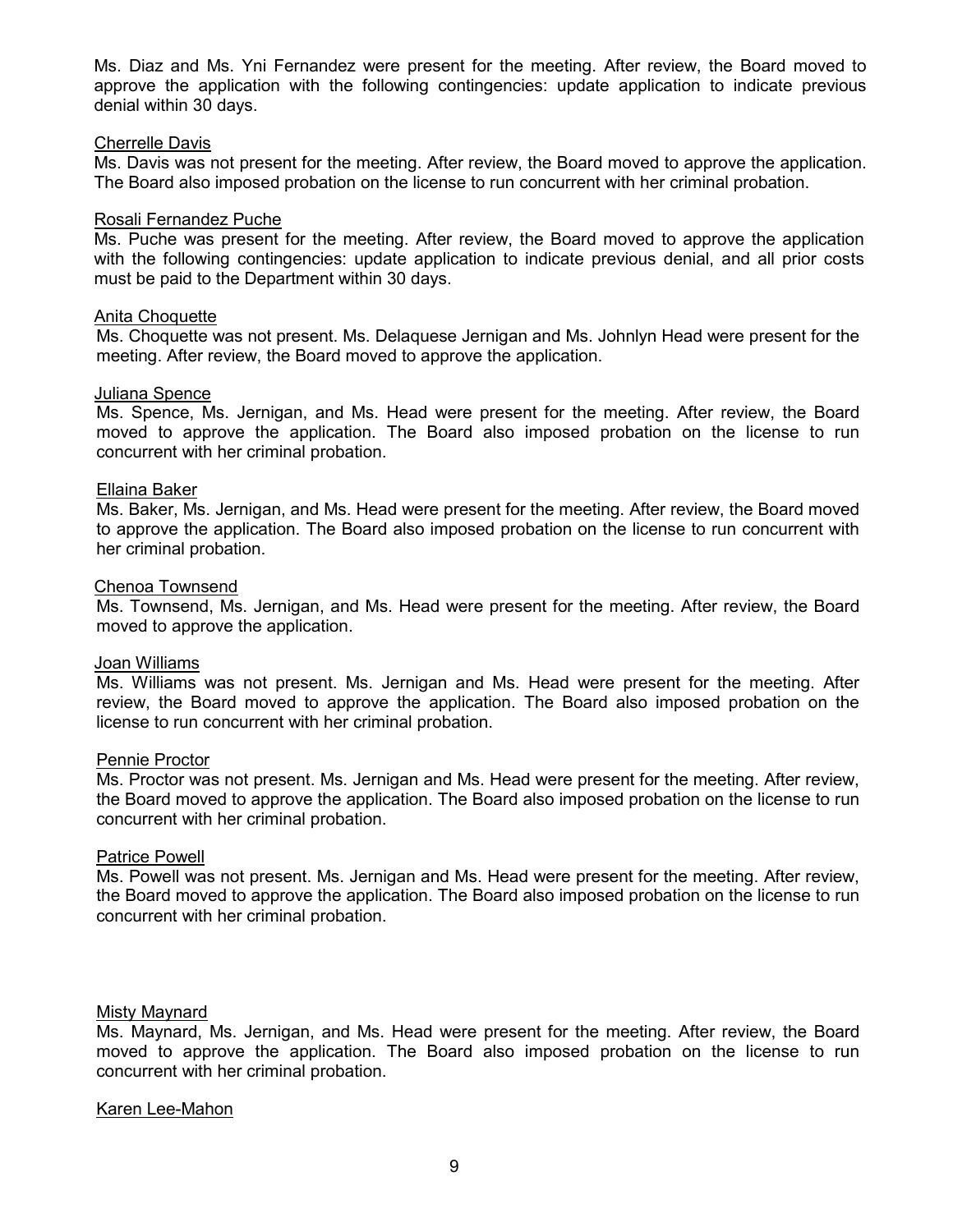Ms. Lee-Mahon was not present. Ms. Jernigan and Ms. Head were present for the meeting. After review, the Board moved to approve the application. The Board also imposed probation on the license to run concurrent with her criminal probation.

## Nancie Laventure

Ms. Laventure was present for the meeting. After review, the Board moved to approve the application.

## Lisa Luft

Ms. Luft was present for the meeting. After review, the Board moved to approve the application.

#### Janice Jordan

Ms. Jordan was present for the meeting. After review, the Board moved to approve the application.

## Christopher Ashton

Mr. Ashton was present for the meeting. After review, the Board moved to approve the application.

## Jiyoung Privette / South Korea

Ms. Privette was not present for the meeting. After review, the Board moved to approve the application.

#### Petra Roebling / Czech Republic

Ms. Roebling was not present for the meeting. After review, the Board moved to approve the application.

## Rachael Jones

Ms. Jones, Ms. Jernigan, and Ms. Head were present for the meeting. After review, the Board moved to approve the application.

#### Dawn Krull

Ms. Krull was not present. Ms. Jernigan and Ms. Head were present for the meeting. After review, the Board moved to approve the application.

# Thi Be Thuy Nguyen

Ms. Nguyen was not present for the meeting. After review, the Board moved to approve the application.

#### Michelle Beckner

Ms. Beckner, Ms. Jernigan, and Ms. Head were present for the meeting. After review, the Board moved to approve the application. The Board also imposed probation on the license to run concurrent with her criminal probation.

# Carmen Baez

Ms. Baez was not present for the meeting. After review, the Board moved to approve the application.

# **OTHER BUSINESS**

# **Board Attorney Report**

# 61G5-18.00015, (FAC) – Cosmetologist and Compensation Defined (definitions)

Ms. Lynette Norr, Assistant Attorney General, advised that the current changes to Rule 61G5- 18.00015, FAC would become effective on January 24, 2021. She stated that she tried to postpone